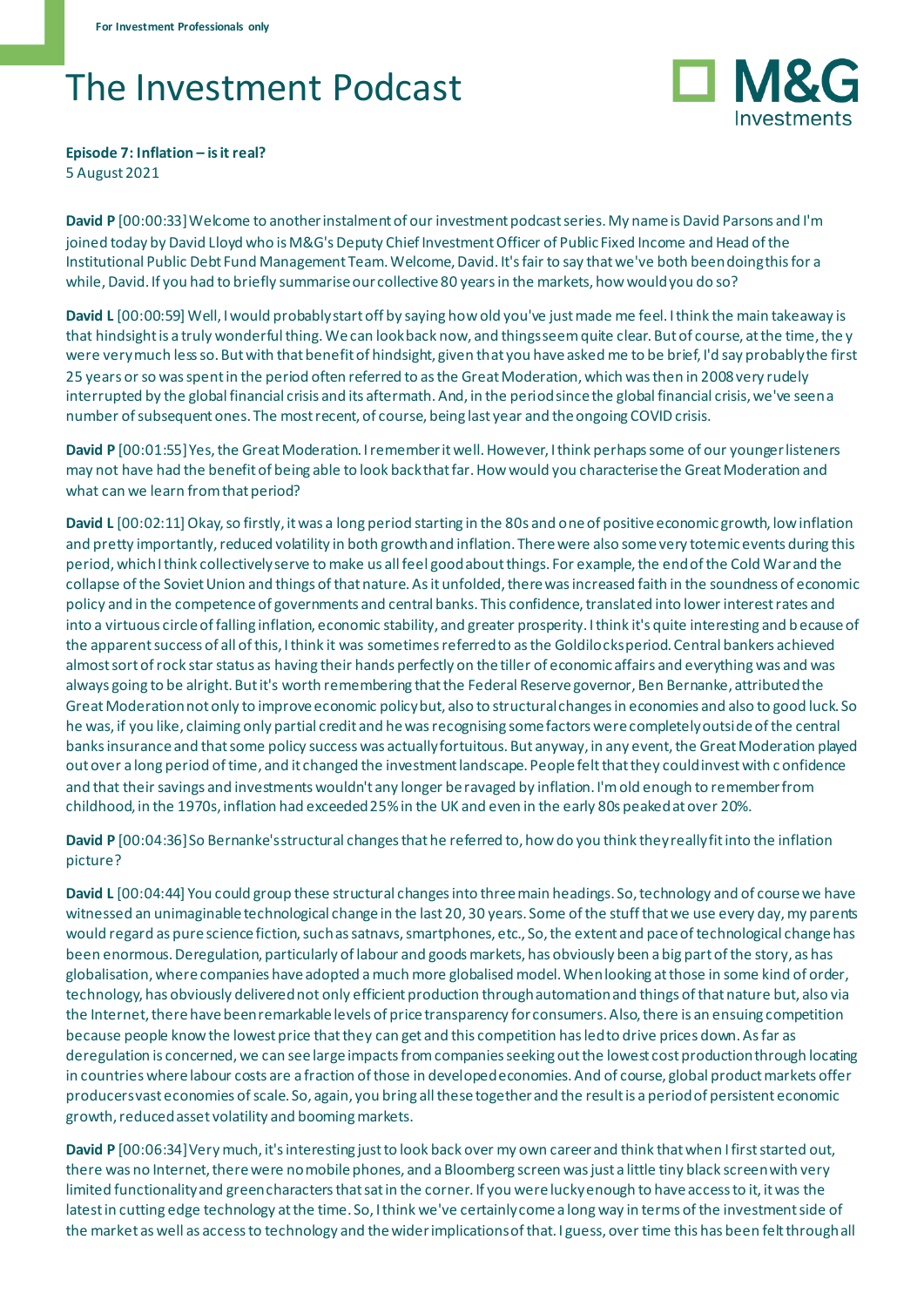aspects of the industry and the service sector and investment markets. You did mention, though, that volatility was crucial. What did you mean by that?

**David L** [00:07:24] Okay, well, let's start at 101. So, markets need to be appropriately compensated for risk. That is absolutely central to the efficient allocation of capital. If you take a greater risk, you should expect a greater reward. So, the pricing of asset markets contain risk premia, and that is a component of a return that is compensating you for the risk that you're taking. These risk premia are the market's collective attempt to price risk appropriately. Now, when we talk about risk, in essence, we're talking about the range of possible outcomes associated with any particular act, decision or forecast. So, at the most basic level, we expect it to be dry but there is still a risk of rain. We expect to win, but there is a risk that we might draw even loose. Or, more pertinent to this conversation, I'm investing in this stock because I expect it to outperform the market, but there's a risk that it won't. But in the markets, of course, we tend to focus our caution on the bad things that might happen, which come in a variety of shapes and sizes. So, of course, there is this permanent loss when a company fails or if a bond defaults, but there are also gyrations in prices and returns. This is even with a company that is perfectly sound or a bond that is likely to and eventually redeems that power and the investor get their money back. There are still gyrations in the market along the way and when these gyrations, which is basically just volatility, when these generations are high, the market's focus is inevitably drawn to the potential downside of a particular stock. In these conditions investors become risk averse because in their recent experience prices can do up but prices also go down. Therefore, it follows from that, that the more volatile markets are, the greater compensation for risk is required. So, you turn that coin over and you get what happened in the Great Moderation. With the volatility of market drivers, which are growth, inflation and so on, as the volatility of those drivers fell, so did the volatility of markets. As such, the risk premium, the market demands fell, or put another way, the return required to hold an asset fell. So basically, all this adds up to higher equity valuations, lower interest rates, lower bond yields and lower credit spreads.

David P [00:10:16] So as well as lower inflation, lower volatility of inflation contributed to a long-term bull market for bonds, do you believe now in the current environment, the opposite might also hold true?

**David L** [00:10:28] I do, yes. Exactly that. If the volatility of inflation were to increase, even if the trend itself was reasonably benign, I believe that there would be consequences for asset prices. Incidentally, I'm not sure how my career would have panned out in a 30-year bear market rather than the 30-year bull market that I've been lucky enough to enjoy.

**David P** [00:10:49] You know what they say, it's better to be lucky than good. OK, so we'll come back to inflation and policy making in a moment. But it does bring us back to the end of the Great Moderation. How does the global financial crisis of 2008, 2009 fit into the story and how did that change things?

**David L** [00:11:06] Well, first of all, it's worth remembering how scary it was. For a while...

**David P** [00:11:10] Hard to forget.

**David L** [00:11:12] Yeah, it felt apocalyptic. I vividly recall conversations about what our next careers might be and what transferable skills we had, bearing in mind we'd spent most of our lives looking at bond markets. I remember conversations with friends about how our life plans around work, children, homes, pensions would have been destroyed. It really was that serious and not just within the financial sector. The potential fallout looked like it could engulf us all. But anyway, in te rms of what actually happened, I think a decent summation of the global financial crisis was caused by misallocation of capital, effectively lending to people who couldn't pay it back. It was by high levels of leverage, and both of those seem to be looking at risk through, if at all, through rose tinted glasses. I think looking back we could certainly question the efficacy of the regulatory regime at the time. I think a number of commentators would say that the GFC was, amongst other things, a failure of regulation. But anyway, the response to policy had to be massive and of course, it was. As well as rescuing the financial system, which, of course was the first and most important objective, policymakers were focused on fighting the risk of deflation once the immediate crisis was contained. And to do so, they unleashed a barrage of policy measures, including quantitative easing, which is essentially printing money. Now to your question, why is that still relevant today? It's these extraordinary policy responses that were putin place to address that emergency that are still very much part of the policymaker's toolkit today. The extraordinary has now become ordinary. Also, the post global financial mindset amongst policymakers was the threat of deflation and the fight against it should be at the forefront of policymakers minds. I think that largely that mindset is still prevalent.

**David P** [00:13:39] So if you put the Great Moderation, followed by the global financial crisis or GFC together, what's the 20,000 foot or the helicopter view, if you like, with regards to inflation, now?

**David L** [00:13:51] To be honest, it often feels like we have collectively forgotten about inflation. We've had a benign inflation environment for years and policymakers, as we've said, have been focussed on fighting deflation. They have seen their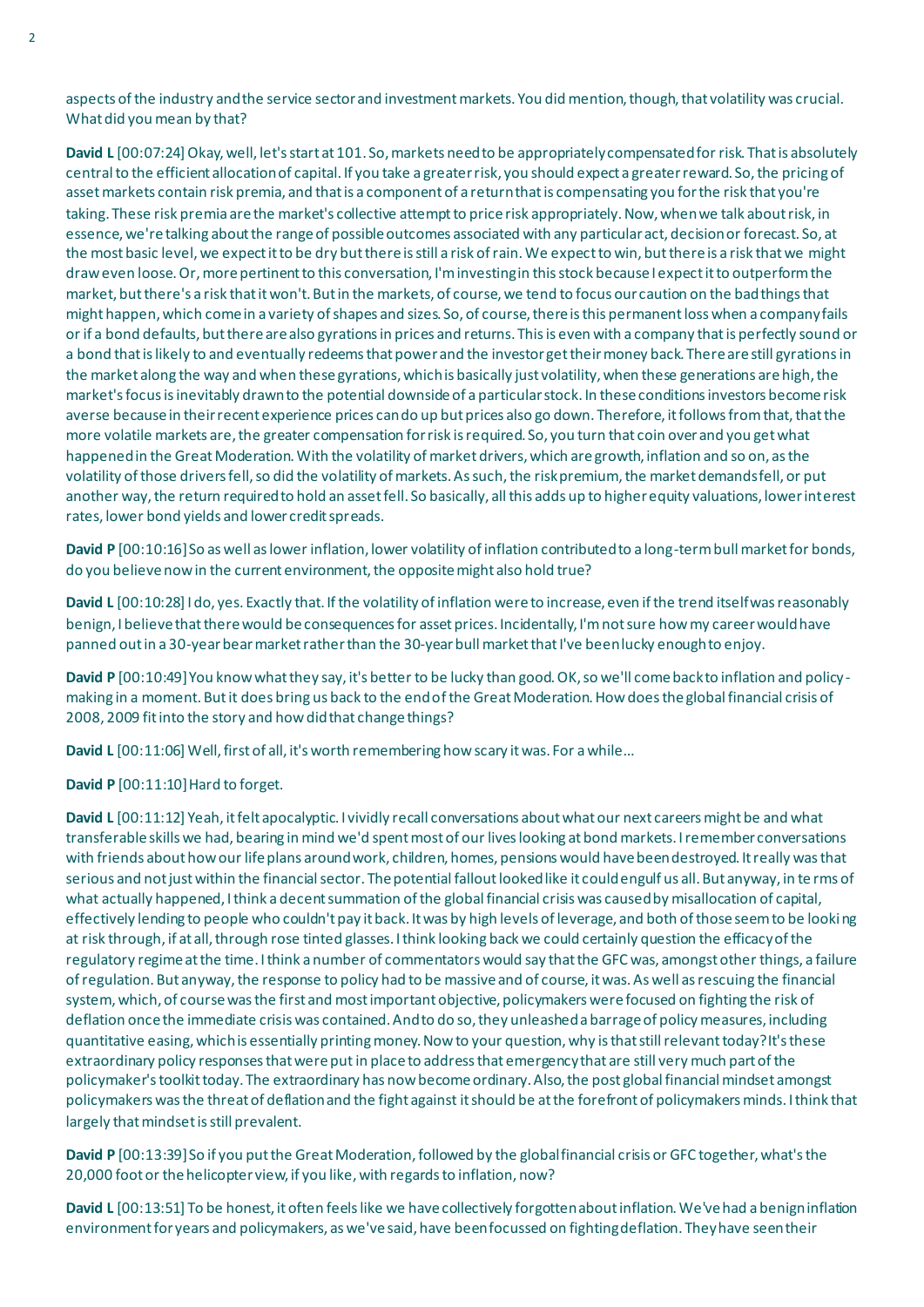extreme policy settings fail to produce any meaningful inflation. That said, I think there's a very significant flaw in this summary. The fact is, we have had inflation, and, in my view, inflation is linked to policy minded interventions. It's just that the money created through QE, effectively through money printing has largely stayed within the financial system. And so, it is asset prices, not prices of goods and services within the real or non-financial economy that have risen significantly. I think because asset prices go up, people say, well, that doesn't count because that's that is feel-good inflation. I like that. I like the fact that I bought a share and it's gone up or I bought a house and it's gone up. But in any case, it strikes me as a perfectly reasonable question to ask, what would be the impact with policy largesse, if you like to be targeted at the real economy?

**David P** [00:15:11] Yeah. So, part of what they've achieved really is to inflate the price of virtually every asset class. But fast forward to today, how do you think things look in hopefully a post-pandemic world?

**David L** [00:15:24] Well, of course, we can't and must never forget the human tragedy of COVID from which it will take a very long time to recover. But thankfully, economies are rebounding and although a lot is unclear about the way ahead, we now have rapid expansion in the United States, in the U.K. and elsewhere. Interest rates are at or around zero and we've got a highly stimulative fiscal policy despite some pretty horrendous deficits. Also, you then have central banks effectively printing money to buy government debt.

**David P** [00:16:04] I think that latter point is actually quite interesting because there is a real-world example of the long-term implications potentially, of central banks printing money to buy government debt. The Japanese experience of the last 30 years is something that I believe should worry investors.

**David L** [00:16:24] Indeed, and I happen to believe it has the potential to be the basis of some future crisis. But it is quite interesting because, of course, there are numerous precedents in which widespread monetary finance, monetary financing of government spending has had a far from a happy ending. You think about what collectively and facetiously a term basket case is like, such as Zimbabwe and some of the countries in South America which have experienced hyperinflation, which is attributable to just printing money. Japan, of course, is a very interesting example of this. The central bank buys pretty much all government debt issuance and has done for years. But of course, we should recognise that a good many people would say that nothing bad has happened as a result of that and not yet at least. With that aside, just parking the threat of weather there are crises lurking in the future as a result of this, I struggle to reconcile the rapid recovery of economies with policy settings that look consistent with trying to tackle a genuine existential emergency. So, it's remarkable to me what has actually become normal policy since the global financial crisis. Pretty much any peacetime period in history, the post global financial policy settings that we've witnessed are off the scale extreme. So given the sharp recovery in economies from the huge shock of covid, what was countercyclical policy, in other words, helping the economy when it needs it can really quickly become procyclical, whichis effectively pouring petrol on the fire.

**David P** [00:18:27] I think you're right on that last point. The ECB, for example, continues to purchase great swathes of the euro corporate debt market, even though credit markets are trading today at better levels than they did before the COVID crisis. I guess the worry is that central banks have inflated assets now to a point where just the merest suggestion of a policy change by them or a taper or a reduction in their quantitative easing purchases, I think is likely to send markets tumbling. So, in a land of QE forever, I get that you're concerned that extreme, procyclical policy would eventually stoke inflationary pressure. Doesn't the market trust the authorities to tighten policy appropriately should the inflation threat start to materialise?

**David L** [00:19:15] That in many respects is the key question to which the answer is possibly. So perhaps those who are saying that the current uptick in inflation is temporary, and let's remind ourselves that it's gone to 5% in the US, which is the highest for decades. They may be proved right. It may be temporary and regardless of whether it is or not, some people will have faith in the authorities to move appropriately and quickly. But I'm a little concerned that some authorities, governments rather than central banks in the main, I suspect, have become not only complacent but actually emboldened by the apparent free lunch of debt being effectively financed by printed money. Now, of course, very few would admit that this is what's happening. They would of course, claim that monetary and fiscal policy are acting entirely independently. But it's worth bearing in mind that there are commentators and politicians out there openly espousing ideas such as modern monetary theory, which proposes that there is no practical limit on how much a government can spend using printed money. From an inflation point of view, that construct worries me. It really does. Incidentally, it does amuse me that the acronym for Moder n Monetary Theory (MMT) is the same as that for a magic money tree. I think there is perhaps something pertinent to bear in mind there.

**David P** [00:20:58] I wish we all had a magic money tree. So, I guess you see policy as a risk if it's not tightened appropriately. Butwhat are the structural disinflationary forces that we were talking about earlier, for example, deregulation and globalisation?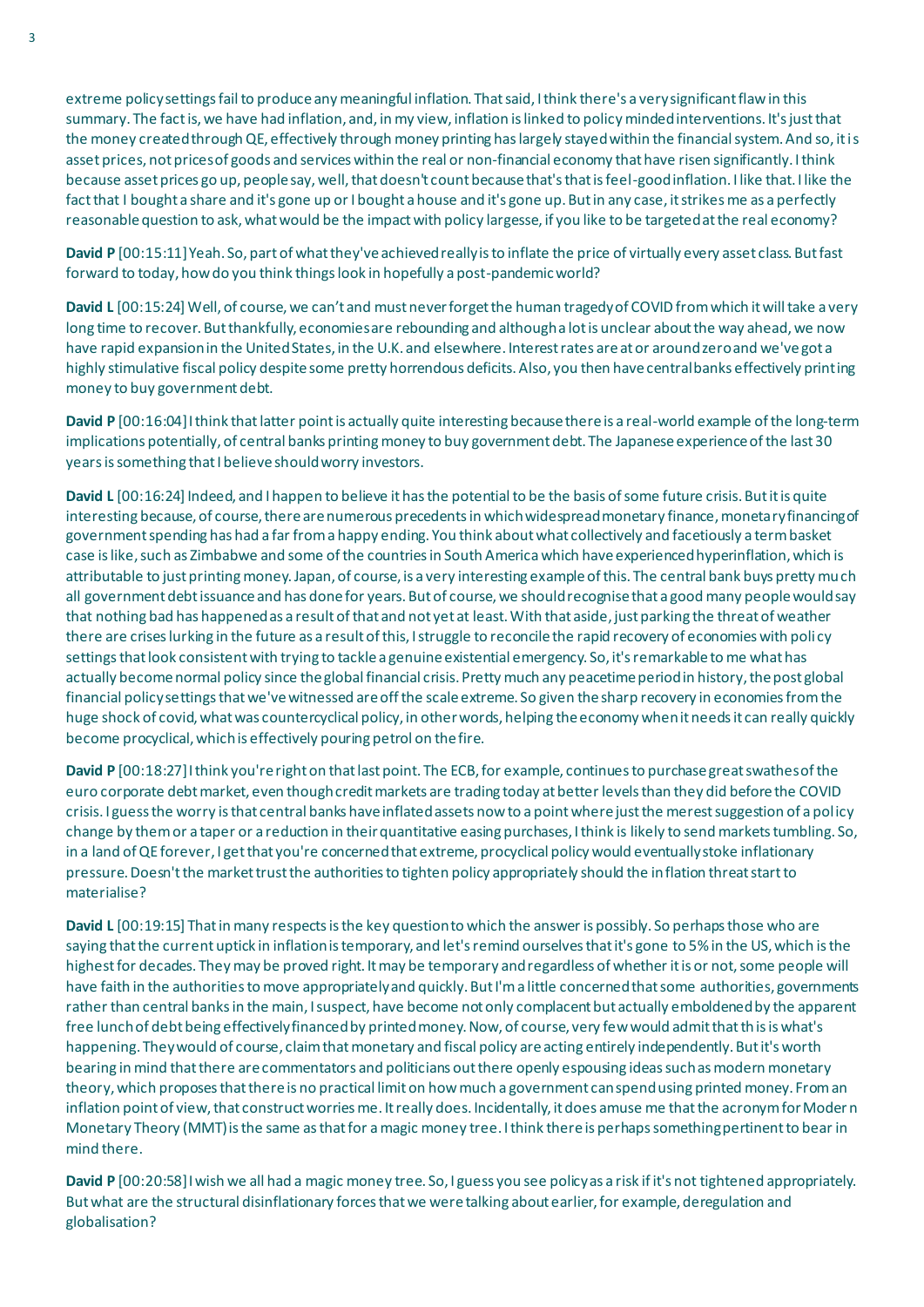**David L** [00:21:12] That's a fascinating subject. And to be honest...

**David P** [00:21:16] Possibly worthy of another podcast even?

David L [00:21:18] Very, likely. But to be honest, I am unsure. I do wonder whether the pendulum around deregulation and globalisation may be beginning to swing the other way or at least that, we've had most or all of the benefits. As I say, I am really unsure about this. But certainly, the political agenda in large parts of the globe are coalescing around two really large themes. First, inequality, which is held to have massively increased in the post-global financial period because inflated asset prices benefited the already prosperous. The second main theme and probably more important than that is sustainability. In some and probably by no means all but in some respects, any serious attempt to tackle these issues is inimical to the deregulated, globalised model, particularly given that many people, I think, believe that these agendas can only be addressed with interventionist governments playing a much bigger role in the economy through their actions and through laws and regulation. So, the most simplistic way of looking at it, if one believes that deregulation and globalisation have been disinflationary, then it is worth pondering whether increased regulation and localisation might be inflationary.

**David P** [00:23:06] So picking up as ever on that inflationary point, then, what should we be looking at to track this going forward, do you think, to really give us a clue whether this is the direction of travel?

**David L** [00:23:18] I think, most importantly, I'll be watching very closely as to what the central banks do and what they say in response to incoming data. Central bank credibility is central to market confidence, and we need reassurance that the central banks are alive to the inflationary threat and that they will act accordingly should it properly materialise.

**David P** [00:23:39] Around central bank policy, I think the word on inflation that's been used most frequently is that it's expected to be transitory. Perhaps that could be a little bit premature? Labour market costs and supply chain pressur es have a habit of starting out transitory and becoming quite sticky and entrenched. I think central banks at the moment seem to be running significant risks around a policy error if they do allow inflation to become entrenched.

**David L** [00:24:08] Indeed and we need to become alert to what we might call leading indicators for inflation. Particularly, I would pick up your point around labour costs, because without feeding through into higher wages, higher prices can't usually be sustained. That's why people often talk in terms of a wage-price spiral. Now, in the near term, people during COVID people have accumulated savings and those, of course, can support consumption and higher prices for a while. But in the end, wages will have to keep up if an inflationary trend can become a persistent thing. We are already seeing labour shortages in the US and the UK, particularly at the lower end of the wage spectrum. Record numbers of people have left the workforce and I've heard plenty of stories in the UK of businesses not being able to open or having to pare back their hours because they can't get the staff and hearing hotel staff being poached from one hotel to the other. This is feeding through into wages and I guess we have to be clear that the numbers at the moment are ticking up. As we said, inflation in the US is exceeding 5% and it's ticked up in the UK too. Inflation has arrived and the question remains whether the central banks can (whether it is more temporary or permanent) and if it is of a stickier nature, whether the central banks can put the genie back in the bottle. I think the final thing which is really key is our collective mindset. Our markets and individual economi c decisions and actions are influenced by the expectation of persistently higher inflation. Thus far, the answer to this, we know and as I might have said earlier, inflation expectations are still pretty relaxed, pretty benign. But this is something we should watch really carefully, because if those changes, if people collectively begin to expect higher inflation, then there will be potentially significant consequences for asset valuations.

**David P** [00:26:47] So, bringing it back to where we started, is inflation real? Puns aside, I think we would both agree that we may be heading into a riskier territory for asset markets at present, and bonds, in particular, don't like inflation. This is something that we'll have to watch closely. There are relatively few investors today, though, I think, who have managed assets through inflationary periods, which I think potentially adds a further layer of risk to asset prices as well, should the inflation prove to be non-transitory. For now, though, we're going to watch the data, the central banks and the policy responses and gauge our own responses accordingly. David, thank you very much again for your insights today.

**David L** [00:27:26] My great pleasure.